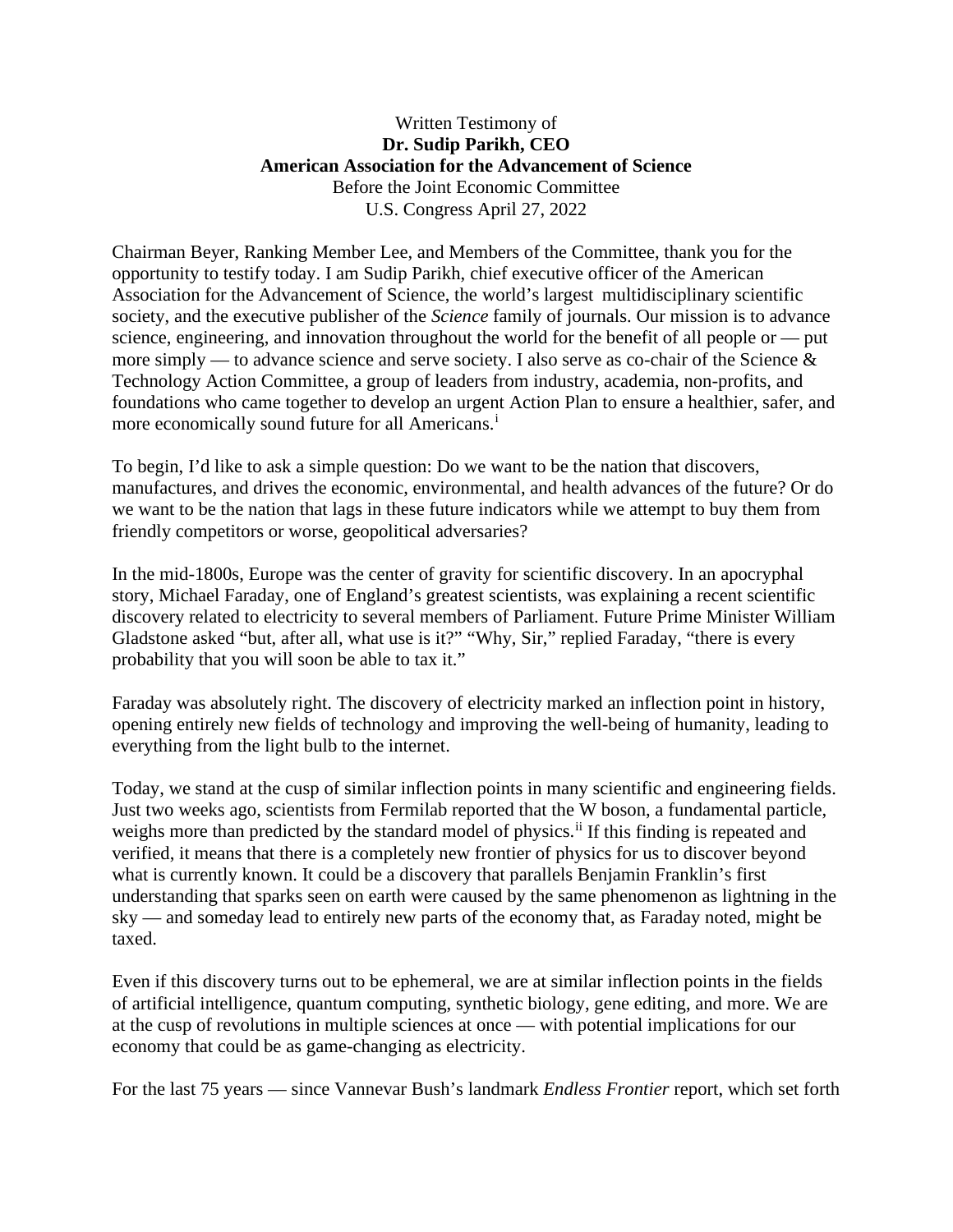a framework for federal investment in research and development — we have followed a recipe that has grown our economy in ways never imagined at the beginning of the 1900s: investments in research at the Department of Defense, National Institutes of Health, National Science Foundation, and over 20 other federal agencies have led to transformative innovation, which in turn directly created jobs and boosted the economy in game-changing ways. This recipe has been so successful that other nations have copied it —increasingly with even more vigor than us. The time has come for us to redouble our efforts, build on our enviable strengths, and show the world again what American investment, intellect, ingenuity and risk-taking can accomplish for the benefit of all.

Today, I'd like to make three recommendations to ensure that we continue to lead the world in scientific discovery and its translation into meaningful increases in the safety, health, and wealth of all Americans:

- Provide robust investment in research and development (R&D) across a broad range of disciplines and geographies.
- Invest in our people to ensure that we are drawing upon the talents of all Americans in our scientific research and that all Americans benefit from our investments.
- Balance a portfolio of R&D investment that includes short-term incremental research, translational research, and high-risk, high-reward research that, if successful, could change lives and revolutionize the economy.

# **Provide robust investment in research and development across a broad range of disciplines and geographies.**

We need to ensure robust support for R&D across basic scientific disciplines to enable a wide field of scientific advance. This is for several reasons. First, it's impossible to predict which scientific disciplines will produce the next game-changing innovation. Indeed, knowledge relevant for economic growth or societal challenges has emerged from every scientific and engineering discipline. Second, modern science is increasingly characterized by multidisciplinary teams of researchers. Teams that work across disciplines are often shown to publish more frequently, with greater scientific influence, and can be effective at producing more novel innovations.<sup>[iii](#page-9-2)</sup> This is also critical for what's known as convergent research, in which existing disciplines combine to produce promising *new* fields, as is the case in synthetic biology. It seems the nexus between disciplines is fertile ground for creative thinking. Lastly, national challenges are often addressed obliquely, from scientific directions one wouldn't necessarily expect to be related. For example, longtime investments in computer science and highperformance computing at the Department of Energy are contributing to the science of genomics, which in turn could improve health outcomes for our nation's veterans.<sup>[iv](#page-9-3)</sup>

#### Why is this important to our economy?

Our own Golden Goose Award, which honors federally funded research that has an unexpected and significant impact on society, showcases several ways in which innovation has enabled the economy to grow. An array of technologies that have provided positive economic and societal impacts — such as the laser, internet browsers, the eradication of livestock-destroying pests, and a concept called "fuzzy logic" that spurred thousands of patents and improvements to widely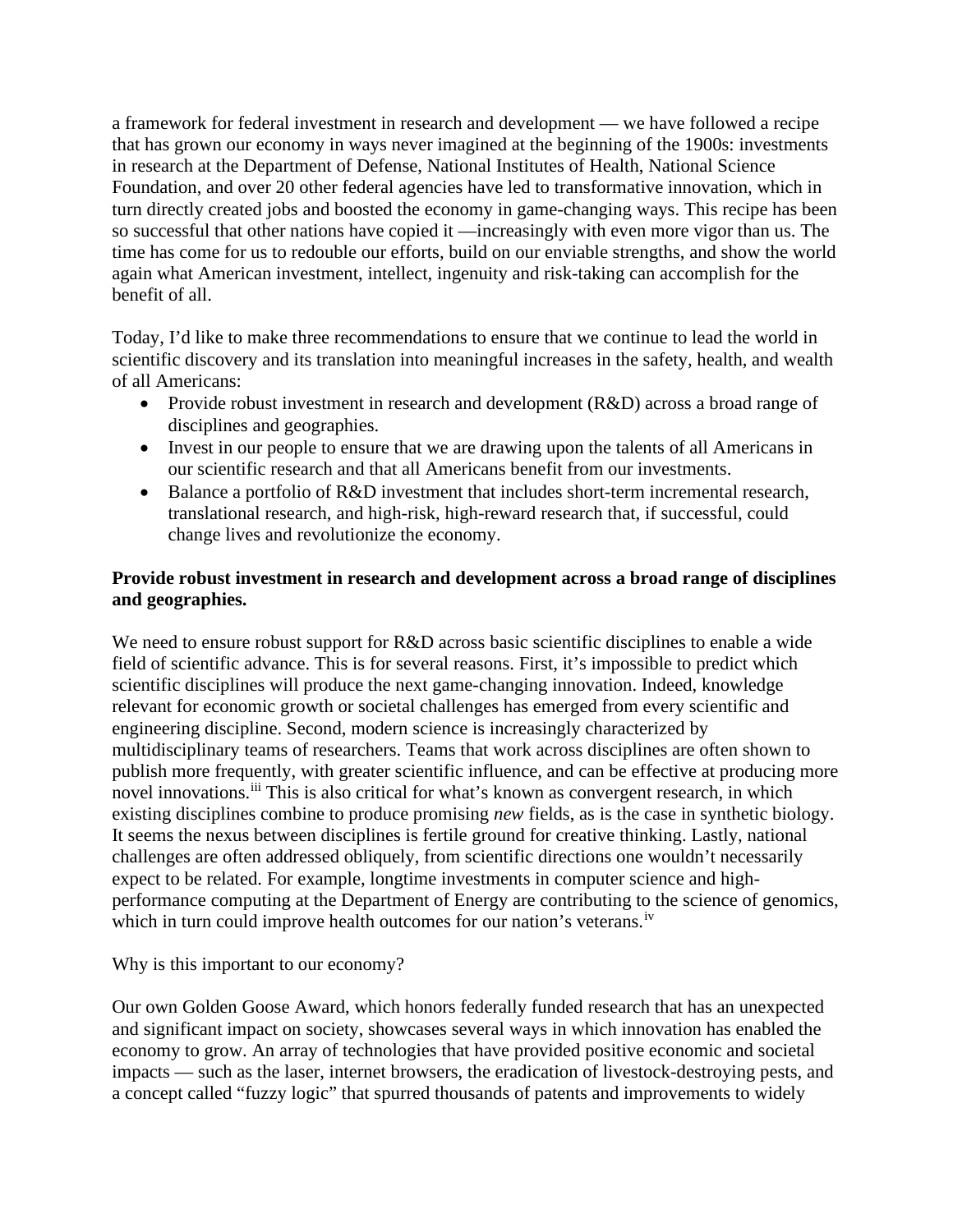used technologies — can be directly traced to federal investments in research and development. The appendix of this testimony lists the economy-boosting outcomes of these and other stories.<sup>[v](#page-9-4)</sup>

The federal government should also be creating opportunities and incentives to build geographic diversity in science, technology, engineering, mathematics, and medicine (STEMM). For instance, the regional innovation hubs proposed by the Senate and House bipartisan innovation bills, USICA and America COMPETES, are compelling ideas that Congress must support. There are several examples of how federal investment in STEMM can bolster state and local economies. Many of the National Labs provide information about economic impact to their states. The Los Alamos National Laboratory, to cite one example, released a report last year showing 117 projects performed in conjunction with 174 New Mexico small businesses with more than 500 jobs created or retained.<sup>[vi](#page-9-5)</sup> And a 2020 economic report on NASA found impacts in all 50 states, particularly those with NASA facilities. [vii](#page-9-6)

The contributions of federal R&D to broader geographic prosperity coincide with another vital national challenge: the need to shore up domestic supply chains. Last year, as part of their 100 day supply chain review, federal agencies identified R&D investment as one of several key actions to strengthen domestic production. Policymakers seem to have recognized the importance of semiconductor manufacturing, with the proposed \$50 billion currently under discussion in the House and Senate bipartisan innovation bills. But the relevance of federal R&D extends to several other critical sectors as well, including advanced batteries, critical minerals, pharmaceuticals and biomanufacturing, biopreparedness, and the food supply, let alone the industries that make up the defense industrial base.

#### **Invest in our people to ensure that we are drawing upon the talents of all Americans in our scientific research and that all Americans benefit from our investments.**

To cure Alzheimer's and cancers, go to Mars, understand the fundamental laws of the universe and human behavior, develop artificial intelligence, and build a better future, we need the brain power of the descendants of Native Americans, Pilgrims, Founding Mothers and Fathers, Enslaved People, Ellis Island arrivals, and the most talented immigrants from everywhere. The United States has thrived as a crossroads where people are joined together by ideas and contribute by choice to the freedom and opportunity provided by this wonderful, inspiring, and flawed country that is always striving to live up to our aspirations.

The core of our nation's innovation ecosystem requires more than just funding. It relies on an investment in people — not just the scientists, engineers and mathematicians in our colleges, universities, industries, national labs, and biomedical facilities, but also the STEMM teachers, technicians, managers, financiers, patent attorneys, and more, whose collective efforts, grounded in science, fuel the nation's innovation economy. STEMM knowledge and skills are necessary for people throughout the workforce and across the spectrum of our society, from farmers utilizing weather data and robotics to cultivate and manage crops, to those who care for us when we are sick using previously unimaginable diagnostic tools. Investing in people means strengthening the very fabric of our society.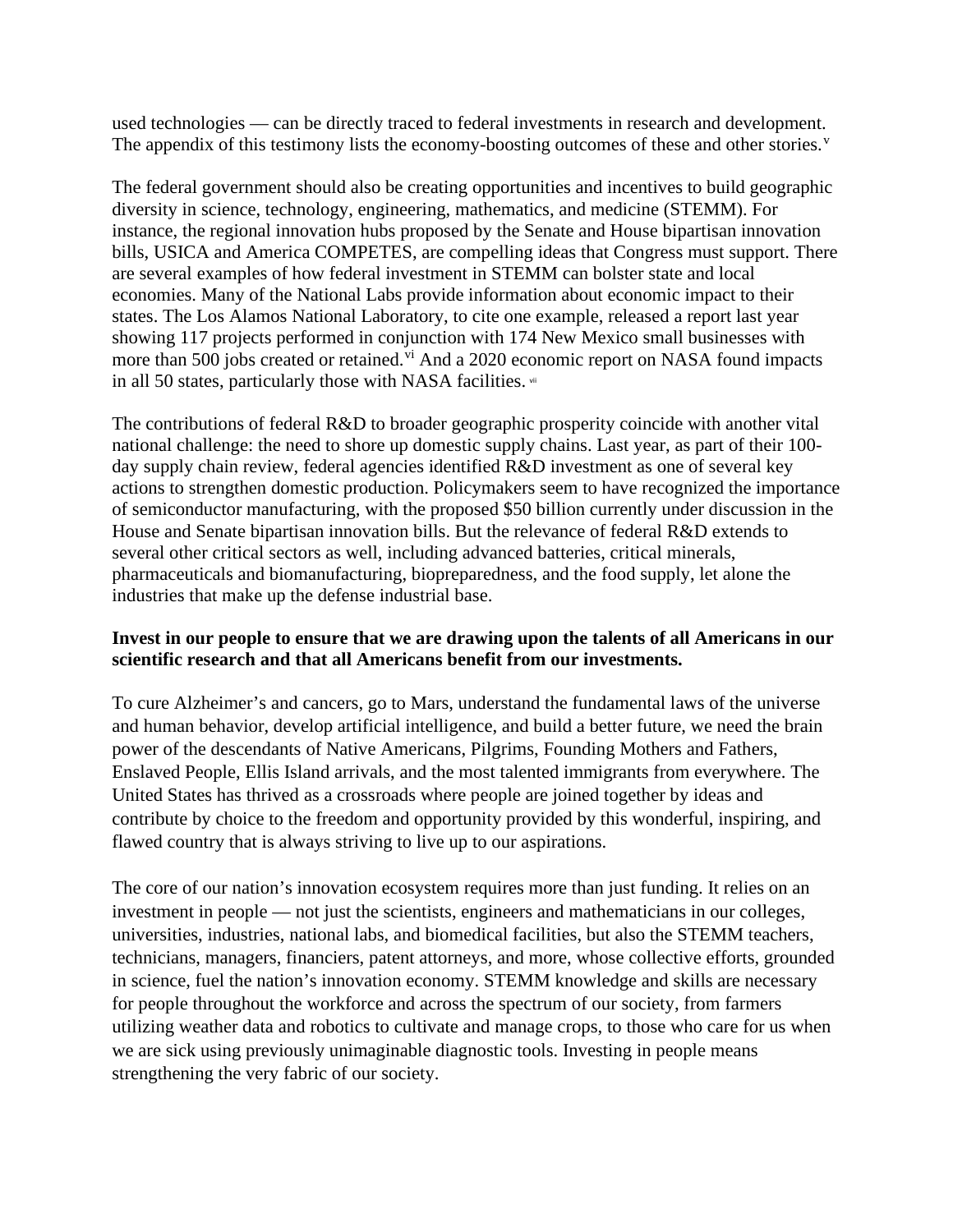This is not a new concept. CEOs of major companies have understood this secret for the past decade, as outlined in a 2011 report by Forbes Insights.<sup>[viii](#page-9-7)</sup> In an editorial published in one of our Science journals, serial inventor Joe DeSimone and Crista Farrell explored this concept further:<sup>[ix](#page-9-8)</sup>

*"Diversity that arises from ethnic, cultural, socioeconomic, professional, and experiential differences forms fertile ground for innovation. A successful scientific endeavor is one that attracts and cultivates diversity, draws upon its breadth and depth, and thrives on the creativity it sparks. …Thus, although convergence has been billed mainly as an integration of diverse disciplinary expertise from the life, physical, and engineering sciences, there is also the human factor to consider: how to leverage diversity among participants themselves."* 

Scientific excellence and achievement are inextricably linked to diversity of thought and experience. Talking about diversity can be a double-edged sword. When complementary talents and perspectives come together, leaps in understanding are more likely and disruptive technologies are born. But there is also a vulnerability. When seized upon to divide (with talk of quotas in a zero-sum game), diversity can be used to generate fear and stoke division in ways that increase inequities and stifle substantive debate. In the scientific enterprise, explicit acts of racism and sexism still exist and cause harm. However, it is often the less obvious factors divisive rhetoric, obsolete policies (such as overreliance on standardized tests), and willful blindness to inequitable treatment (such as smaller startup budgets for female academics) — that cement many of the injustices that have sprung from the nation's segregated history. These opaque forces are so ingrained that we scarcely realize their implications for minorities and women in science.

Insisting on inclusion of underrepresented groups neither sacrifices scientific excellence nor diminishes the accomplishments of those who have historically dominated the sciences. Put another way, highlighting the previously hidden does not invalidate the already admired. But this change requires that the scientific community increase attention and support for those who have been disadvantaged. At the same time, we must recognize we are operating with powerful social constructs with societal consequences that cannot be overlooked. When we provide inputs to algorithms, when we write software, when we design studies and recruit participants, we are making human choices. It matters who is at the table when those choices are made. We need as wide an aperture as possible to ensure that science has maximum benefit for society. Avoiding these conversations amounts to advocating for the status quo — and the United States would be weaker for it.

The idea of a wider aperture is reflected in the fact that last year the National Science Board and National Center for Science and Engineering Statistics (NCSES), which produce the *Science & Engineering Indicators*, broadened their definition of workers in science, technology, engineering and math to include those with at least a bachelor's degree as well as workers without a bachelor's degree, which incorporates skilled technical workers.<sup>[x](#page-9-9)</sup> There are different ways of looking at this. According to a survey by Science is US, which is housed at AAAS, two thirds of U.S. jobs are supported by science, tech, engineering and math, and the majority of that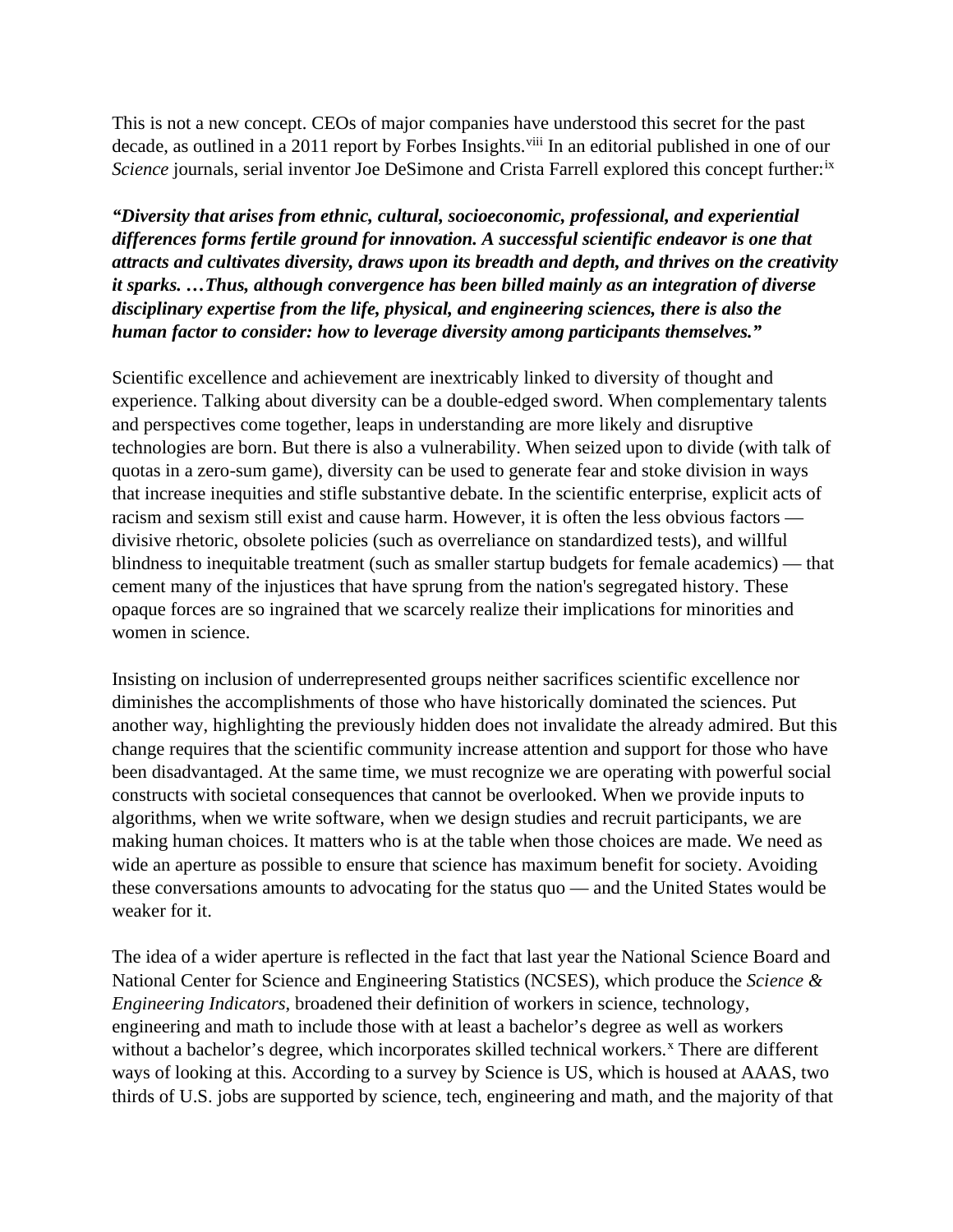workforce does not hold a four-year degree.<sup>[xi](#page-9-10)</sup> The need for a broad, inclusive STEMM workforce is clear.

As a nation, we need to cultivate meaningful partnerships between elite research institutions and those with limited resources, between industry and academia, and between government and the institutions that conduct research and train the next generation of STEMM professional across a wide spectrum of sectors.

The reasons for ensuring the diversity of science transcend the obvious moral imperative. Diversity of thought derived from diversity of experience gives America a critical advantage in the global competitive landscape. It is key to making the discoveries that will improve everyone's health, inventing the technologies that will grow the economy, and meeting the formidable challenges of this era. Without the innovative boost from a diverse population, the United States will be hard-pressed to compete on sheer numbers of scientists and engineers.

# **Balance a portfolio of R&D investment that includes short-term incremental research, translational research, and high-risk, high-reward research that if successful can change everything.**

There is some evidence that the way we fund science is increasingly risk averse.<sup>[xii](#page-9-11)</sup> There are likely a variety of reasons the funding system may tend toward safer bets and incremental advances. In the worst-case scenario, these tendencies crowd out projects with game-changing upsides if they succeed, because the odds for failure are also high: such is the nature of high-risk, high-reward research. To broaden our search for breakthroughs and give scientists the flexibility and freedom they need, the federal government should actively pursue a broad portfolio of research projects with varied risk profiles. Several good models for funding high-risk but potentially revolutionary research already exist and have been implemented in the U.S. or elsewhere around the world, alongside more traditional funding models.<sup>[xiii](#page-9-12)</sup> We should learn from these efforts wherever insights can be had, and scale what works.

Investments in critical areas, such as semiconductor chip manufacturing via the CHIPS Act, are emblematic of the short-term investments that will yield important economic benefit and good jobs — while ensuring our security and the security of our supply chains. Basic research funded by the NSF, NIH, DOE, USDA, and elsewhere provides the longer-term seed corn for future breakthroughs. Translational research funded by the NIH, DOE, DOD, and others moves discoveries from the laboratory toward products and benefits for society. High-risk, high-reward research like that funded by DARPA and ARPA-Energy have the potential to be game-changers. The newly created ARPA-Health and ARPA-Infrastructure have the potential to break new ground in health and physical infrastructure.

Crucially, many of these ideas about risk, translation, and breakthroughs are wrapped up in the new NSF technology directorate, authorization of which is currently under consideration as part of the bipartisan innovation legislation. While there are differing visions for this new office, what they have in common are emphases on new and varied ways to fund science, a focus on the translation of basic science from lab to market, and an investment in novel approaches to expand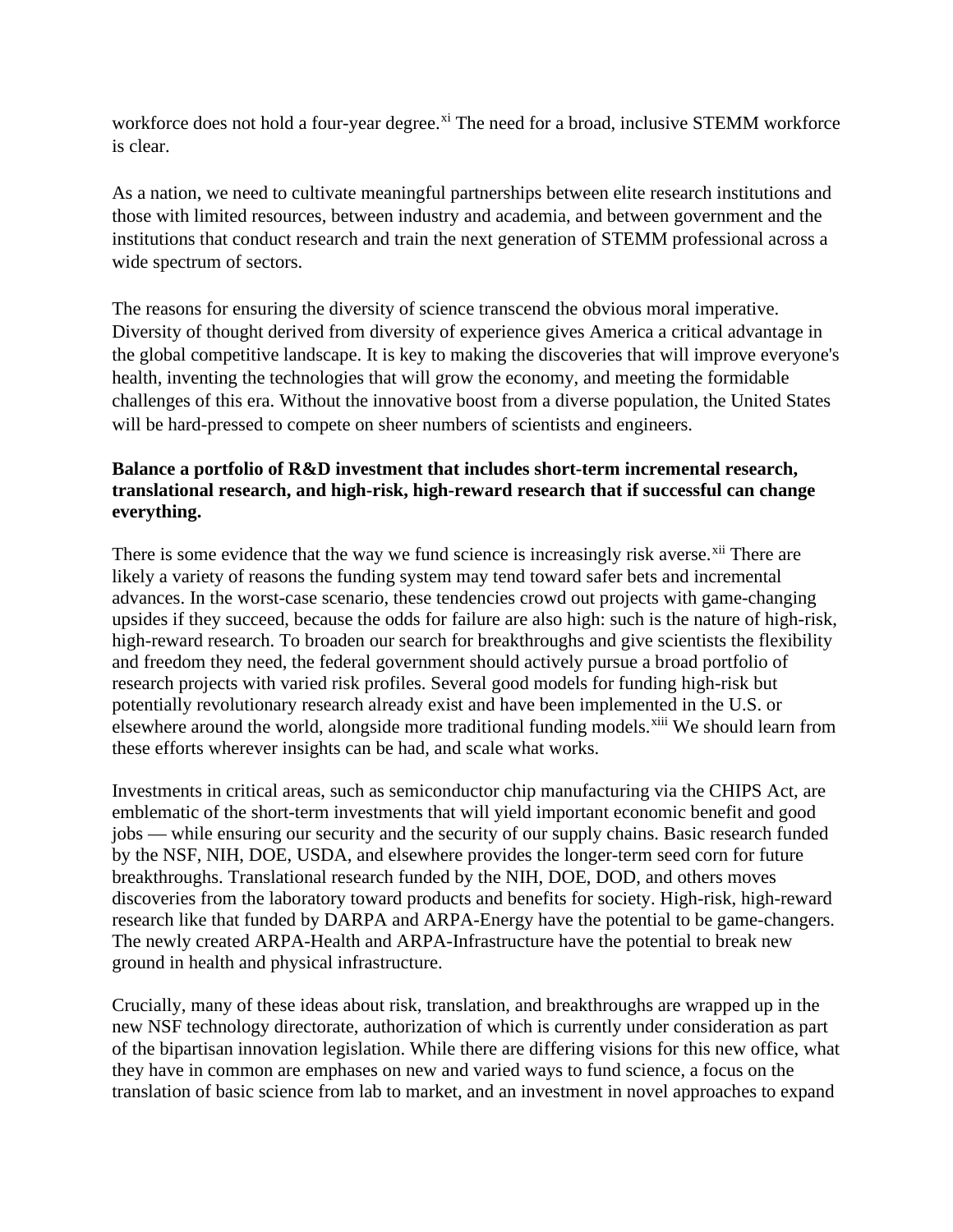the regional map of innovation. The potential of this new directorate should be another strong motivator to complete negotiations on this legislation.

### **Our global competitors have also recognized the possibilities of robust investment in ideas and talent.**

While we make these types of investments, the world is not standing still. Many nations have seen the benefits of all these models and are copying them with success. Earlier, I referenced a study from scientists at Fermilab that might change our fundamental understanding of physics and open up entirely new fields of discovery. The instrument where that data was collected was decommissioned several years ago. The verification of the result will have to come from the cutting-edge instruments of today, which are based in Europe and Asia and not in Illinois.

In the last 20 years, U.S. R&D expenditure from all sources has only grown at a rate of 3.1% annually, in constant prices. This investment has been eclipsed by the meteoric 14.3% annual rise of China's R&D expenditure over the same period, as well as more robust investments by Korea, Taiwan, and others. This means that while the U.S. remains the largest funder of public and private R&D, others have closed the gap. The U.S. accounted for 39% of global R&D in 2000, but today the share has fallen to 30%.



**Figure 1: Annual Real Growth in R&D Expenditures 2000-2020**

Including public and private sources. Analysis based on OECD S&T Indicators data | AAAS

There's also been robust growth in venture capital, a key ingredient for financing and commercializing innovative technologies. The U.S. has well-entrenched long-term dominance in VC investment, and American venture capital continues to set new records. But over the past decade, Chinese VC investment has increased by an order of magnitude, and VC investments in both China and Europe have surpassed \$30 billion in three of the past six quarters. This is not to say that U.S. leadership in this metric is threatened, but it does indicate the continued expansion of innovation economies overseas.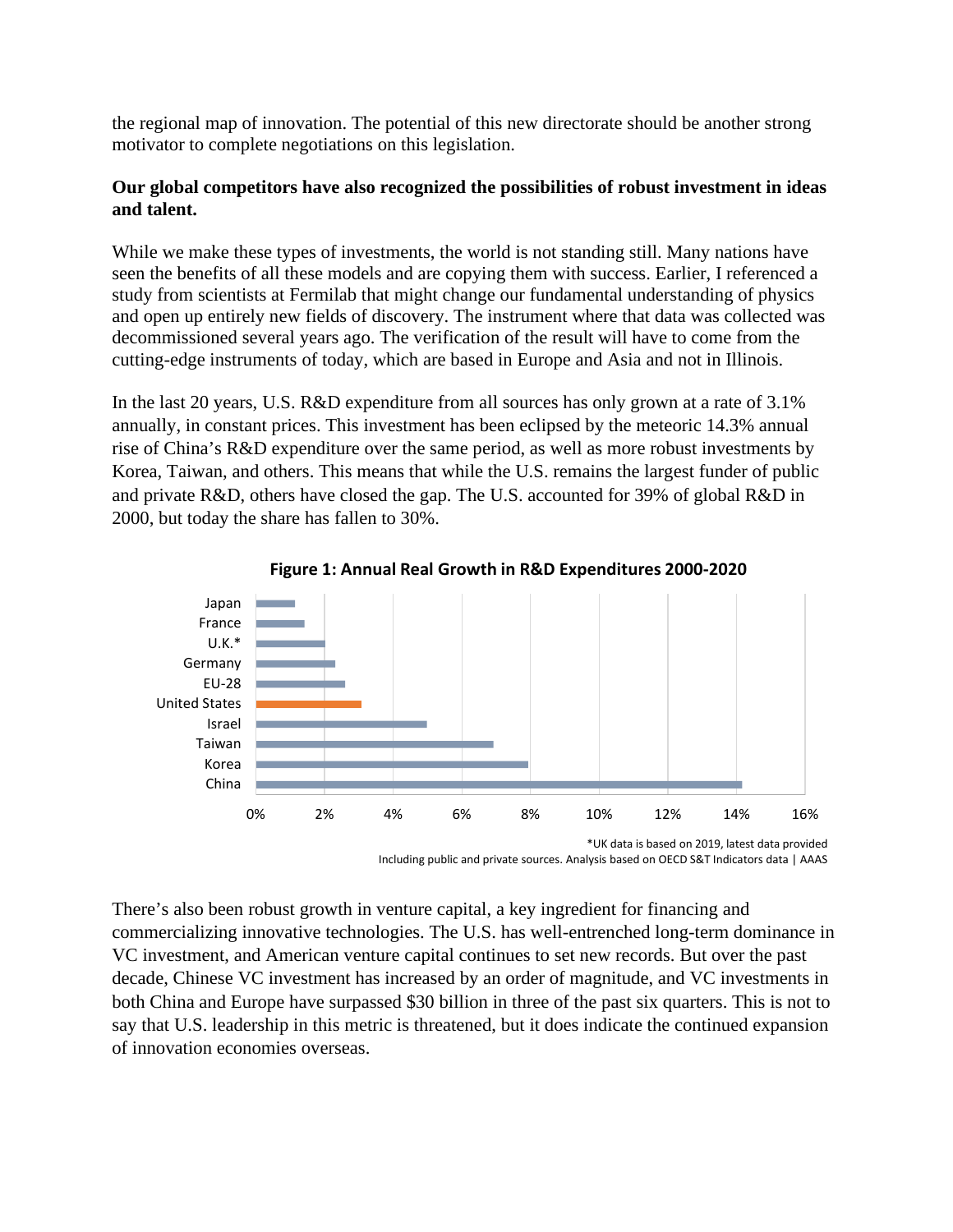Beyond investment, the innovation economy also needs talent. The U.S. has one of the largest research workforces in the world, but it has already been surpassed by China in total researcher headcount. Several other economies have seen more rapid workforce growth as well: for instance, Germany and Korea have seen their respective number of researchers increase by 28% and 24% over the past five years, versus U.S. growth of 18%. Around the world, this workforce expansion is happening in both business and academia, underscoring the importance of a diversified workforce – not only in individuals but also in sectors.

Aggressive financial and human capital investment is helping others translate science into inventions, products, and processes. These can be measured using a metric known as "triadic patents," or patents for the same invention filed in the United States, Japan, and Europe. In 2018, the latest year for which data is available, U.S. applicants filed for 18% fewer triadic patents than in 2000, as compared to Korea's 138% increase over the same time period, and China's whopping 6018% increase.

This does not mean that the United States is not a powerful engine for innovation. American inventors still dominate the biotech, medical, and nanotech patenting space, and are only beaten by Japan in information and communication technology and environmental technology patents. Still, our competitiveness needs to be actively maintained.

No nation on earth is more responsible than the United States for getting us to the cusp of inflection points in so many scientific disciplines — inflections points that could create step changes in economic growth and human well-being. The decisions we make today on where and how to invest will determine whether we will make the discoveries and translate the science into health and prosperity — or someone else will.

While other nations may invest and challenge U.S. competitiveness, I still find myself optimistic and hopeful. The United States is in an enviable position. We have capital, and we have research infrastructure. Now we need to light the fire by making some strategic bets as a nation, investing in those areas we know are going to be a part of the future, and investing in people to help us get there. Thank you for the opportunity to testify today. I stand ready to work with you and look forward to your questions.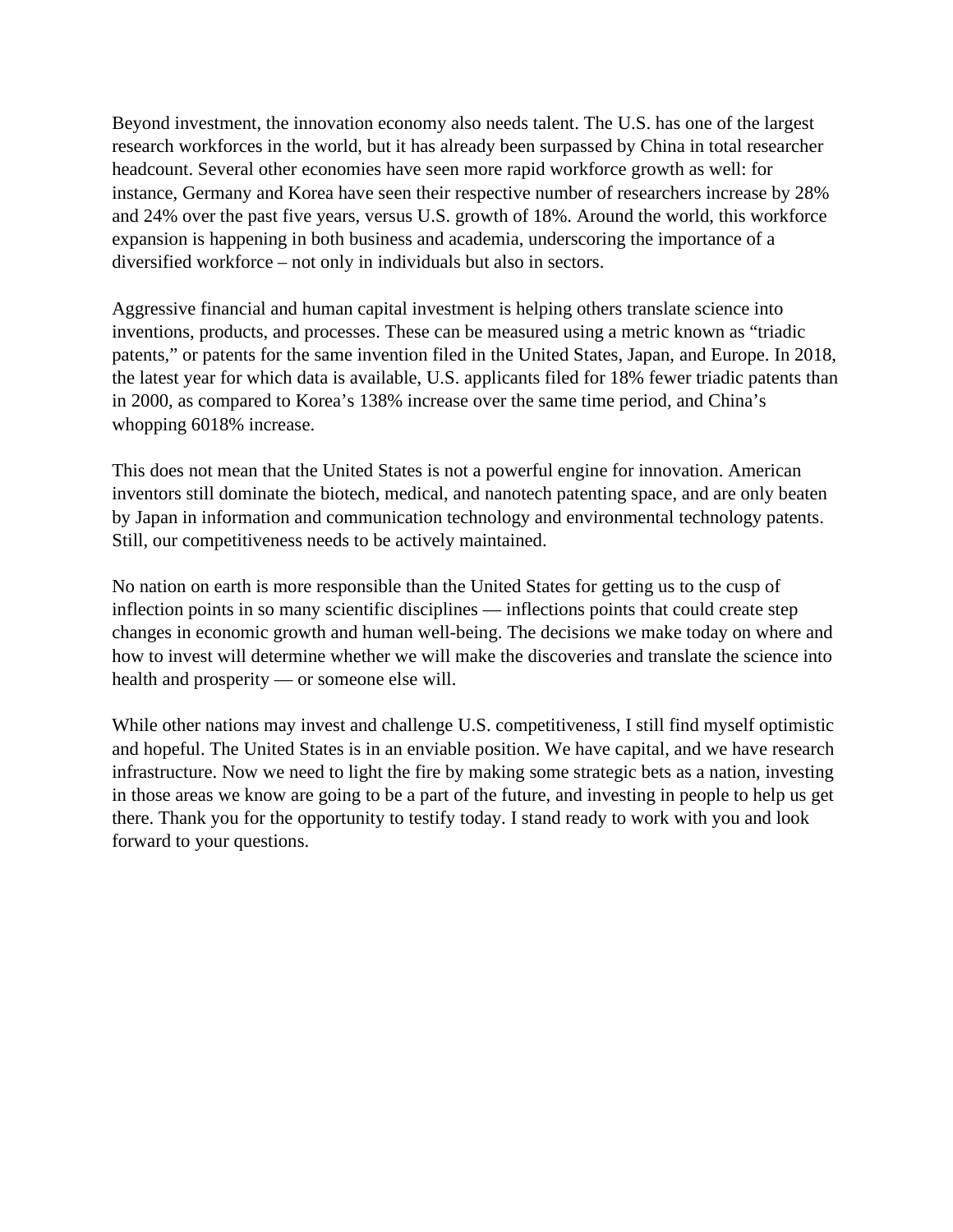## **APPENDIX**

## **Golden Goose Awardees — Examples of Enhancement of the Economy**

- Funding from the National Science Foundation and Office of Naval Research enabled the invention of the laser, which was born out of the seemingly obscure technique of amplifying waves of radiation into an intense, continuous stream. Now, laser technology enables many industries essential to the U.S. economy, from production of transportation equipment to the biomedical sector. The market for laser processing, which is used in manufacturing, was worth \$11.8 billion globally and \$2.8 billion in the U.S. in 2020.
	- o [https://www.reportlinker.com/p05798980/Global-Laser-Processing-](https://www.reportlinker.com/p05798980/Global-Laser-Processing-Industry.html?utm_source=GNW)[Industry.html?utm\\_source=GNW](https://www.reportlinker.com/p05798980/Global-Laser-Processing-Industry.html?utm_source=GNW)
- National Science Foundation funding for supercomputing projects modeling collisions of black holes led to the creation of the first internet browsers. In 2020, the internet contributed \$2.45 trillion to the U.S.'s \$21.18 trillion GDP.
	- o <https://www.iab.com/news/study-finds-internet-economy-grew-seven-times-faster/>
- Research funded by the Agricultural Research Service on a novel pest control technique which involved understanding the sex life of the screwworm fly — led to the eradication of the deadly fly in North and Central America and saved the U.S. billions of dollars. In 1996, avoiding losses associated with the fly yielded economic benefits of \$796 million to livestock producers and \$2.8 billion to the U.S. as a whole (not adjusted for inflation).
	- o [https://www.aphis.usda.gov/animal\\_health/emergency\\_management/downloads/rrg\\_econimp](https://www.aphis.usda.gov/animal_health/emergency_management/downloads/rrg_econimpact-nws.pdf) [act-nws.pdf](https://www.aphis.usda.gov/animal_health/emergency_management/downloads/rrg_econimpact-nws.pdf)
- Researchers funded by the National Institutes of Health massaged infant rats to develop a technique that has saved the lives of hundreds of thousands of premature babies and resulted in about \$4.7 billion dollars in hospital cost savings each year due to shorter stays in the NICU.
	- o <https://srcd.onlinelibrary.wiley.com/doi/abs/10.1002/j.2379-3988.2004.tb00024.x>
- Research funded by the National Institutes of Health and Air Force Office of Scientific Research that focused on how cats' eyes respond to dots moving on a screen resulted in a treatment for congenital visual impairments like cataracts. The research also paved the way for the machine vision industry, which allows computers to process images like humans; the industry is growing very quickly and was valued at \$13.23 billion in 2021.
	- o <https://www.grandviewresearch.com/industry-analysis/machine-vision-market>
- Researchers granted funding from the National Science Foundation and Office of Naval Research studied the foraging behavior of bees and their communication via a "waggle dance" to create an algorithm that has streamlined internet services for consumers and maximized revenues for web hosting services, a market estimated in 2021 to be worth \$30 billion in the U.S. alone.
	- o [https://www.marketresearch.com/Global-Industry-Analysts-v1039/Web-Hosting-Services-](https://www.marketresearch.com/Global-Industry-Analysts-v1039/Web-Hosting-Services-30864413/)[30864413/](https://www.marketresearch.com/Global-Industry-Analysts-v1039/Web-Hosting-Services-30864413/)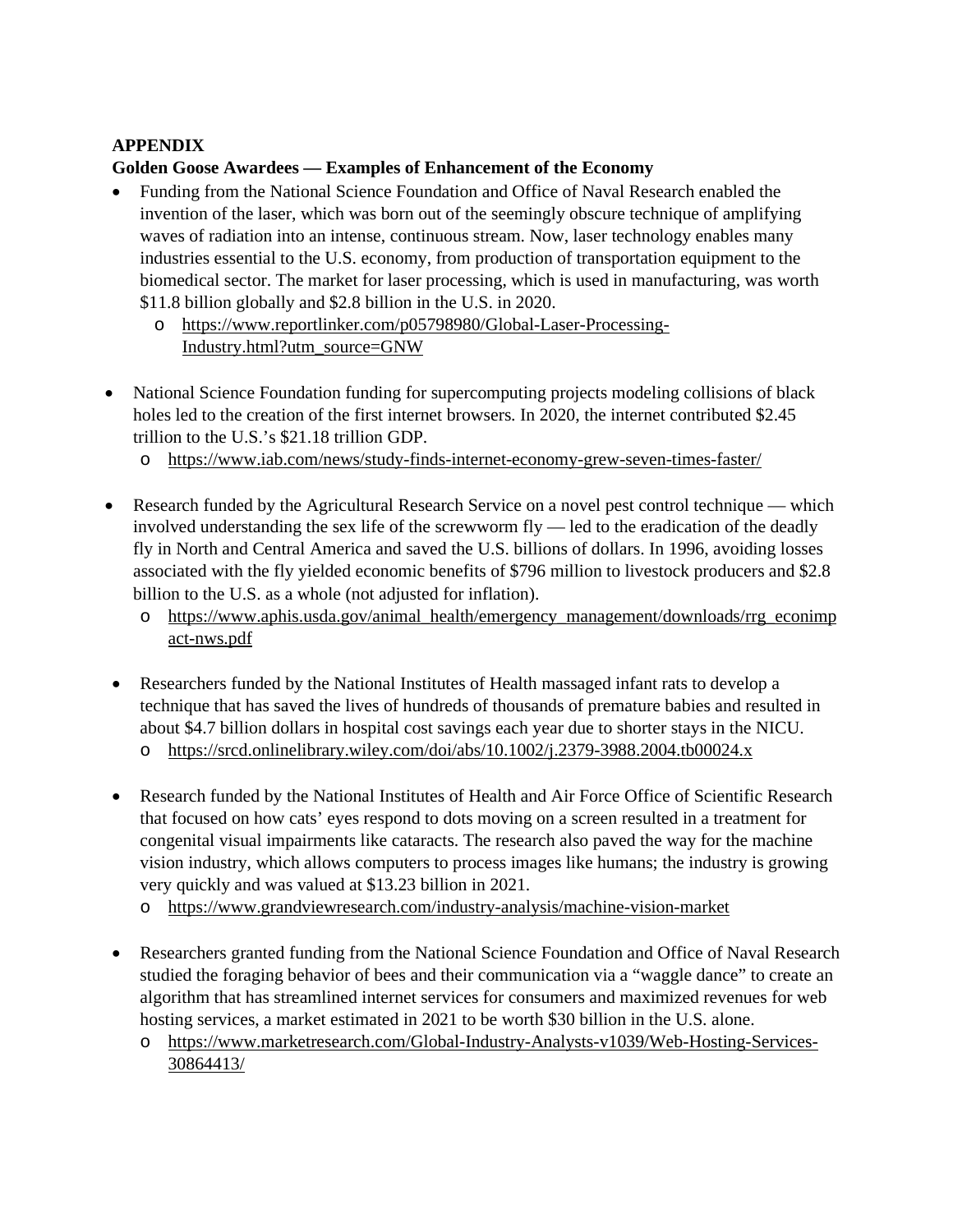- The mathematical concept of "fuzzy logic," developed by a researcher with funding from the National Science Foundation and Air Force Office of Scientific Research, has spurred over 16,000 patents and improvements in fields ranging from HVAC systems to voice recognition software, a field that generated \$2.9 billion in North America in 2018.
	- o [https://www.fortunebusinessinsights.com/industry-reports/speech-and-voice-recognition](https://www.fortunebusinessinsights.com/industry-reports/speech-and-voice-recognition-market-101382)[market-101382](https://www.fortunebusinessinsights.com/industry-reports/speech-and-voice-recognition-market-101382)
- Researchers studying game theory with funding from the Atomic Energy Commission, National Science Foundation, and Office of Naval Research solved the FCC's immense challenge of allocating the nation's telecommunication spectrum via sophisticated, enormously complex auctions. The FCC has conducted 87 spectrum auctions and raised over \$60 billion for the federal government, while facilitating the ability to make cell phone calls from anywhere in the country, watch cable TV, find a restaurant anywhere in the world, and livestream the "big game" from a smartphone.
	- o <https://www.goldengooseaward.org/01awardees/auction-design>

#### **Sudip S. Parikh, Ph.D. Chief Executive Officer and Executive Publisher, Science Journals American Association for the Advancement of Science (AAAS)**

Sudip Parikh, Ph.D., became the 19th chief executive officer of the American Association for the Advancement of Science (AAAS) and executive publisher of the Science family of journals in January 2020. Parikh has spent two decades at the nexus of science, policy, and business.

Immediately prior to joining AAAS, Parikh was senior vice president and managing director at DIA Global, a neutral, multidisciplinary organization bringing together regulators, industry, academia, patients, and other stakeholders interested in healthcare product development. He led strategy in the Americas and oversaw DIA programs that catalyzed progress globally toward novel regulatory frameworks for advanced therapies not amenable to existing regulations.

Prior to DIA, Sudip was general manager of the Health and Consumer Solutions business unit and vice president at Battelle, a multibillion-dollar research and development organization. He led a \$150 million business unit with over 500 scientific, technical, and computing expert performing basic and applied research, developing medicines and healthcare devices, and creating advanced analytics and artificial intelligence applications to improve human health. Previously, Parikh led Battelle's global AgriFood business unit. Headquartered in London and Geneva, this unit provided environmental fate research and agriculture product development services from laboratories throughout Europe and the United States.

From 2001 to 2009, Parikh served as science advisor and professional staff to the United States Senate Appropriations Committee, where he was responsible for negotiating budgets for the National Institutes of Health (NIH), Centers for Disease Control and Prevention, Agency for Healthcare Research and Quality, Biomedical Advanced Research and Development Authority, and other scientific and health agencies. A key legislative liaison to the research and development ecosystem, Parikh was on the frontlines of many science policy issues debated during that time, including embryonic stem cell research, cloning, disease surveillance, bioterrorism, cyber security, and doubling the NIH budget.